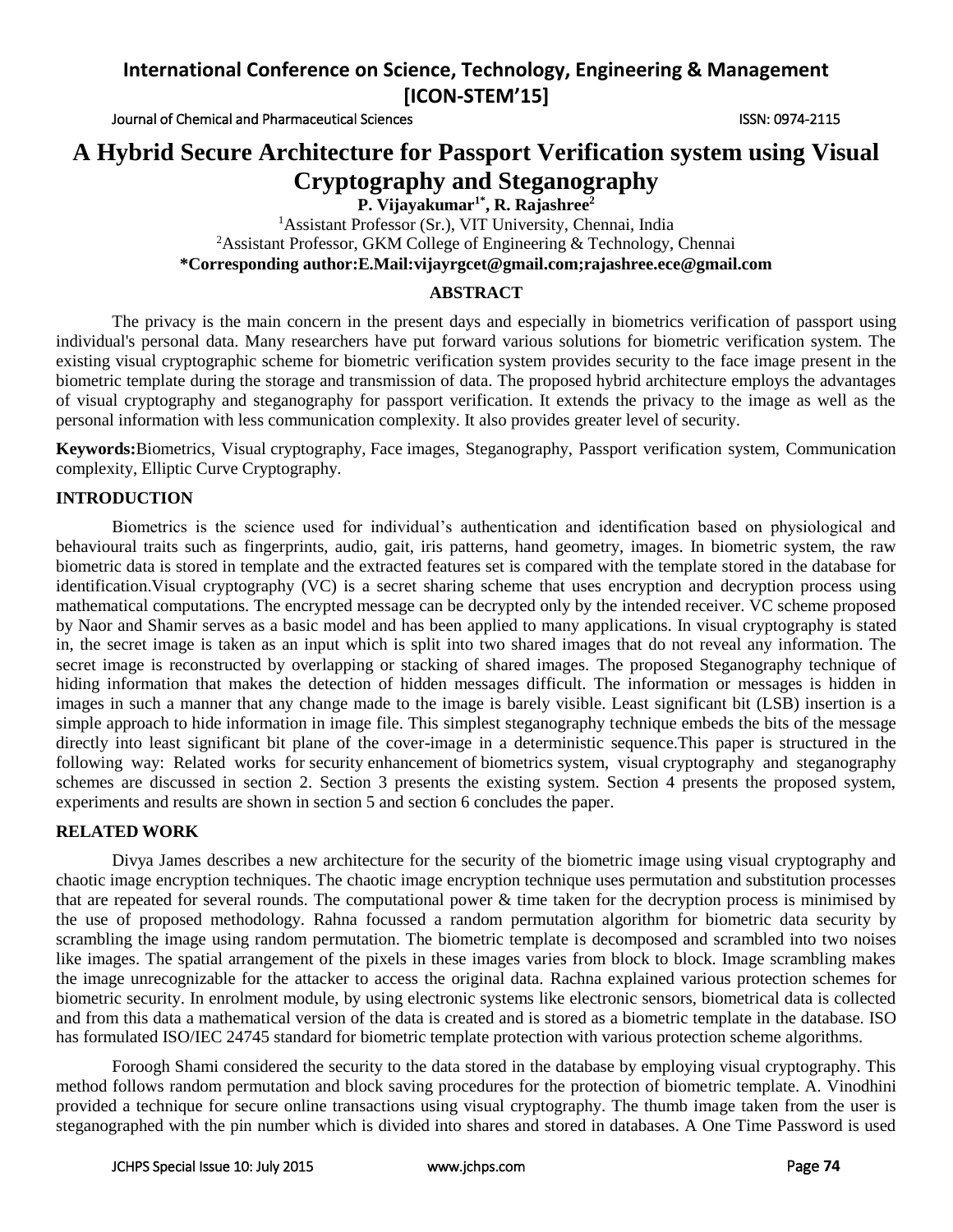## Journal of Chemical and Pharmaceutical Sciences ISSN: 0974-2115

during the transaction process for authentication.P.S. Revenkar concentrated a new idea for the protection of iris template by providing an additional authentication to the existing authentication system. This methodology provides high level of security to the biometric template stored in the database. Zhongmin Wang presented a new method in which the secret pixels are encoded into the shares using direct binary search (DBS) half toning method to enhance the image quality at the output. Nazanin Askar discusses the (2,2) and multiple secret image sharing schemes of visual cryptography. The multiple secret sharing image scheme stores two fingerprint templates in the database. Visual cryptography algorithm performs the comparison of user's fingerprints with secret fingerprint images and verifying the matching criteria.

Divya.A talks about how to construct (n, n)-VCS and OR and XOR operations for share creation and stacking process that provides better results in contrast and pixel expansion. It proposes about using of an additional matrix to increase the secrecy of the message in XOR operation. The additional matrix can be used to encode white and black pixels in the XOR operation there by achieving optimal pixel expansion, high contrast and good security.VikasTyagi[11] proposed a simple algorithm for hiding the data in an image using least significant bit using cryptography. This makes the information invisible to the unauthorized users to attack the text.

**Existing Passport Verification System:** The input private image is decomposed into two independent sheet images that are stored in two different database servers such that the private image can be reconstructed only when both sheets are simultaneously available. The existing architecture fails in extending the privacy to the personal information of an individual. The working of the existing system to store and de-identify an image is shown in the figure 1.



**Fig.1.Existing approach for de-identifying and storing a face image**

**Proposed Passport Verification System:** The plain text which includes the details regarding the individual is converted into cipher text the encrypted data is then hidden in an image using steganography. This input private image is now decomposed into two independent sheet images that are stored in two different database servers. The private image can be reconstructed only when both sheets are simultaneously available from both the data base servers. The reconstruction is performed by overlapping the two shared images available in the database. The data is extracted by decryption of cipher text into plain text. The passport verification is done by matching the details provided by the individual with the details enrolled in the database. This system extends the privacy to the image as well as the personal information.

**Embedding system:** The personal information of the user such as Customer name, passport no., issue date, issue place, date of birth are converted into points. These points are encrypted using Elliptic Curve Cryptographic encryption algorithm to obtain the cipher text point. These cipher text points are embedded into personal image using steganography – LSB algorithm. The resultant stego image is given as input to visual cryptography technique where two shared image IM1 and IM2 are used to hide the stego image. These shared images are stored in two different servers as shown in Fig.2 and Fig.3.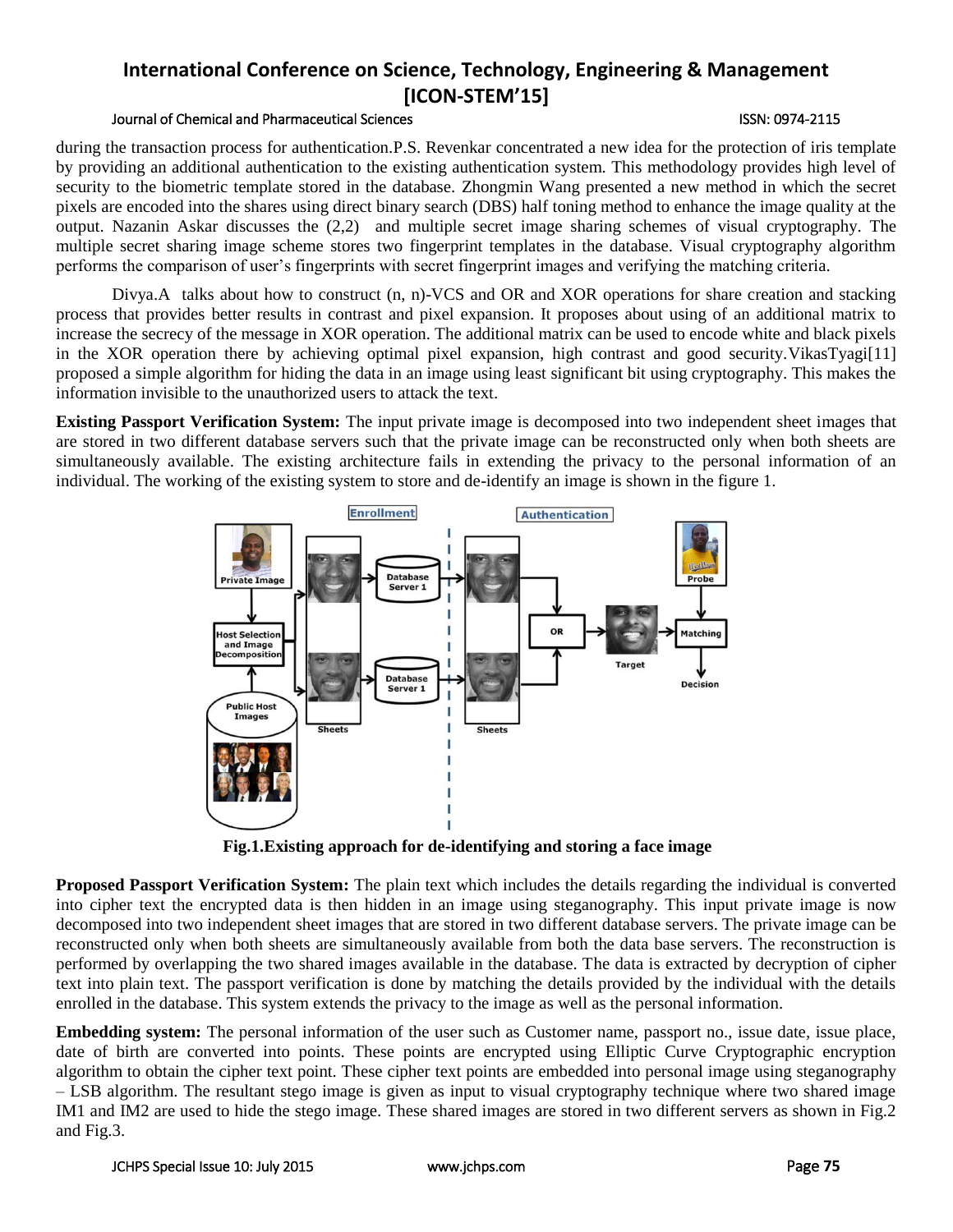### Journal of Chemical and Pharmaceutical Sciences ISSN: 0974-2115









VISUAL CRYPTOGRAPHY

**Fig.3.Split stego image into two share image 1 and image 2 using Visual cryptography**

During passport verification, customer personal information and image are verified as shown in fig.4. Before going to extract the personal information's and image, first step is to overlap the two share images from two different servers to obtain stego image. This stego image is given as input to extraction algorithm to get personal information in the form of cipher text Cm from stego image. This ciphertext points are decrypted using ECC decryption algorithm to get plaintext points. These plaintext points are converted into plaintext message using Koblitz method. These plaintext messages are compared with passport detail of the user. If passport details are matched with recovered plaintext information, then user is accepted or rejected to get service. The working of the proposed system to store and de-identify an image and personal information of an individual is shown in the Fig. 5.



**Fig.4. Retrieving the personal information and image using ECC**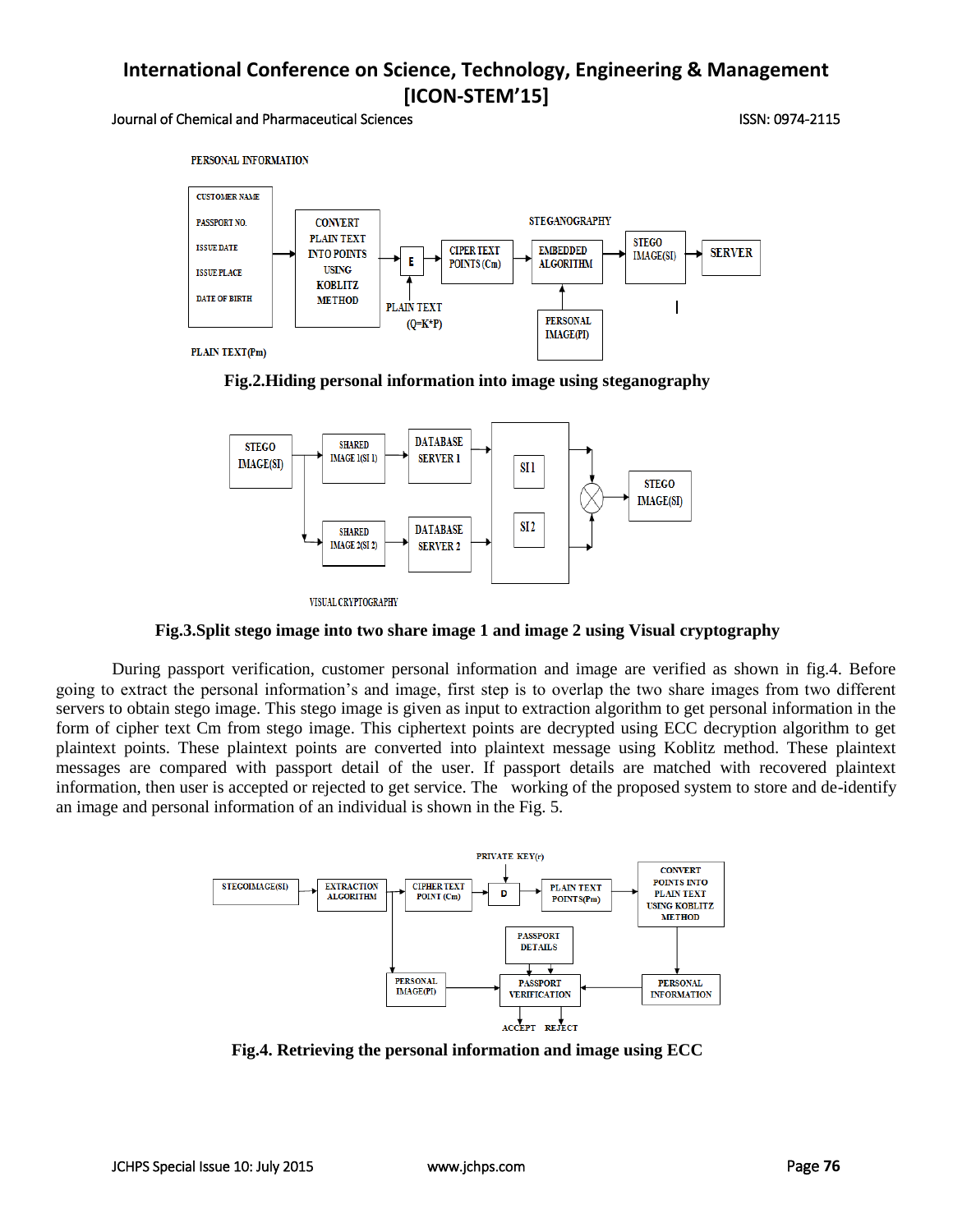### Journal of Chemical and Pharmaceutical Sciences ISSN: 0974-2115



**Fig.5.Proposed hybrid architecture for securing the data and image of an individual CONCLUSION**

Different techniques are followed by various researchers to achieve security to the template stored in the database servers. In this paper, the template is protected by using the techniques of steganography for the stored information and visual cryptography for the face images of corresponding individual. Thus the personal information along with the face image of an enrolled person is secured using this approach.

**Scope for Future work:** Simulate the hiding and retrieving algorithm using MATLAB tool or suitable software tool and obtain the performance analysis result. Use different images to obtain better PSNR value with high level of security. This paper only gives the idea to provide security to database server for passport verification system. This paper doesn't provide simulated result.

# **REFERENCES**

A.Vinodhini, M.Premanand, M.Natarajan, Visual Cryptography Using Two Factor Biometric System for Trust worthy Authentication, International Journal of Scientific and Research Publications, 2(3), 2012, 1-5.

Arun Ross and Asem Othman, Visual Cryptography for biometric privacy, in the IEEE transactions on information forensics and security, 6, 2011, 70.

Divya James and Mintu Philip, A Novel Face Template Protection Scheme based on Chaos and Visual Cryptography, inInternational Journal of Applied Information Systems (IJAIS),2(5) 2012, 31-35.

Divya.A and K.Ramalakshmi, Maintaining the Secrecy in Visual Cryptography Schemes in IEEE, 2011, 311-314.

ForooghShami, FaranakShamsafar and HadiSeyedarabi, Securing Database of Biometric Systems, in 9th International ISC Conference on Information Security and Cryptology, 1-4, 2012.